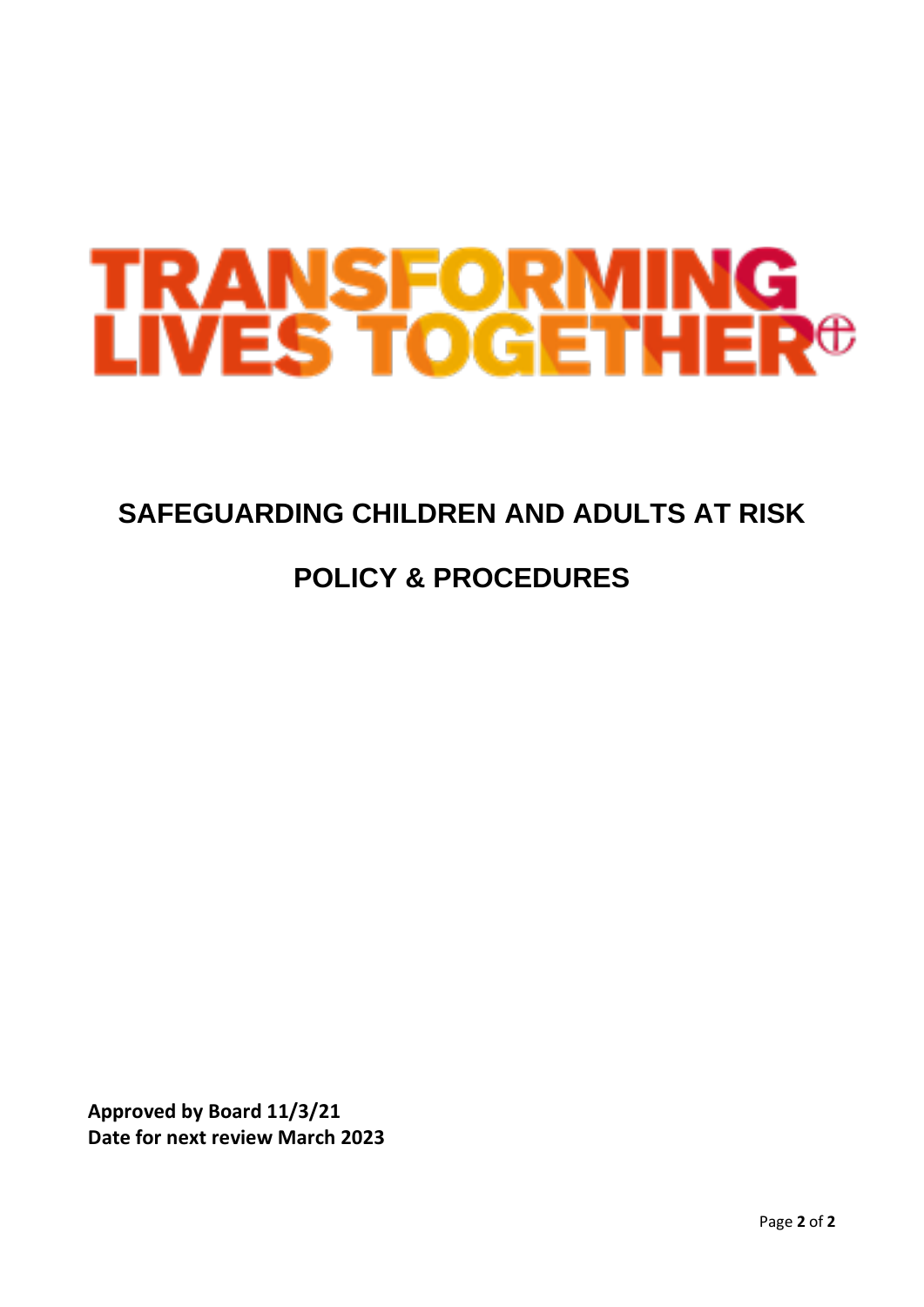# **SAFEGUARDING CHILDREN AND ADULTS AT RISK POLICY AND PROCEDURES**

#### **1. Policy Statement**

Transforming Lives Together (TLT):

- Is committed to the safeguarding and protection of all children, young people and adults when they are vulnerable, within TLT activities and associated projects;
- Is committed to establishing safe, caring communities which provide an environment where there is a culture of 'informed vigilance' as to the dangers of abuse and an awareness that safeguarding is everyone's responsibility;
- Will carefully select, recruit and train trustees, staff and volunteers who work with children and young people and adults at risk, undertaking safer recruitment procedures, including obtaining criminal record checks where appropriate to the role and task being undertaken;
- Will have a named Safeguarding Lead to ensure implementation of Safeguarding policy and procedures.
- Will listen attentively and respond without delay to every concern, complaint or allegation that a child or young person or adult at risk has suffered harm or is at risk of suffering harm, ensuring that all concerns are reported to the designated safeguarding officer, who in turn will report all allegations or suspicions of abuse to the relevant statutory authorities with safeguarding responsibilities;
- Will fully cooperate with statutory agencies during any investigation they make into allegations of abuse or neglect concerning a TLT trustee, staff member, volunteer or a project that TLT is involved in;
- Will ensure there is appropriate insurance cover for all activities involving children and adults at risk undertaken in the name of TLT;
- Will ensure that appropriate support and pastoral care is offered to the victims / survivors of abuse and those who are the subject of concerns or allegations;
- Will in all these principles follow legislation, guidance and recognised good practice.

In addition, TLT will require all projects receiving funding from TLT to provide evidence of their own comprehensive Safeguarding Policy and Procedures or an undertaking to adhere to this policy.

# **2. Definitions and Terms**

**2.1 What is Safeguarding?** The term 'safeguarding' covers all measures taken to protect the health, well-being and human rights of individuals, both children and adults, allowing them to live free from abuse, harm and neglect.

**2.2 What is the definition of a child?** Although some legislation in the UK allows young people from age 16 to make certain decisions for themselves, safeguarding legislation applies to anyone under the age of 18, because this is the legal definition of a child.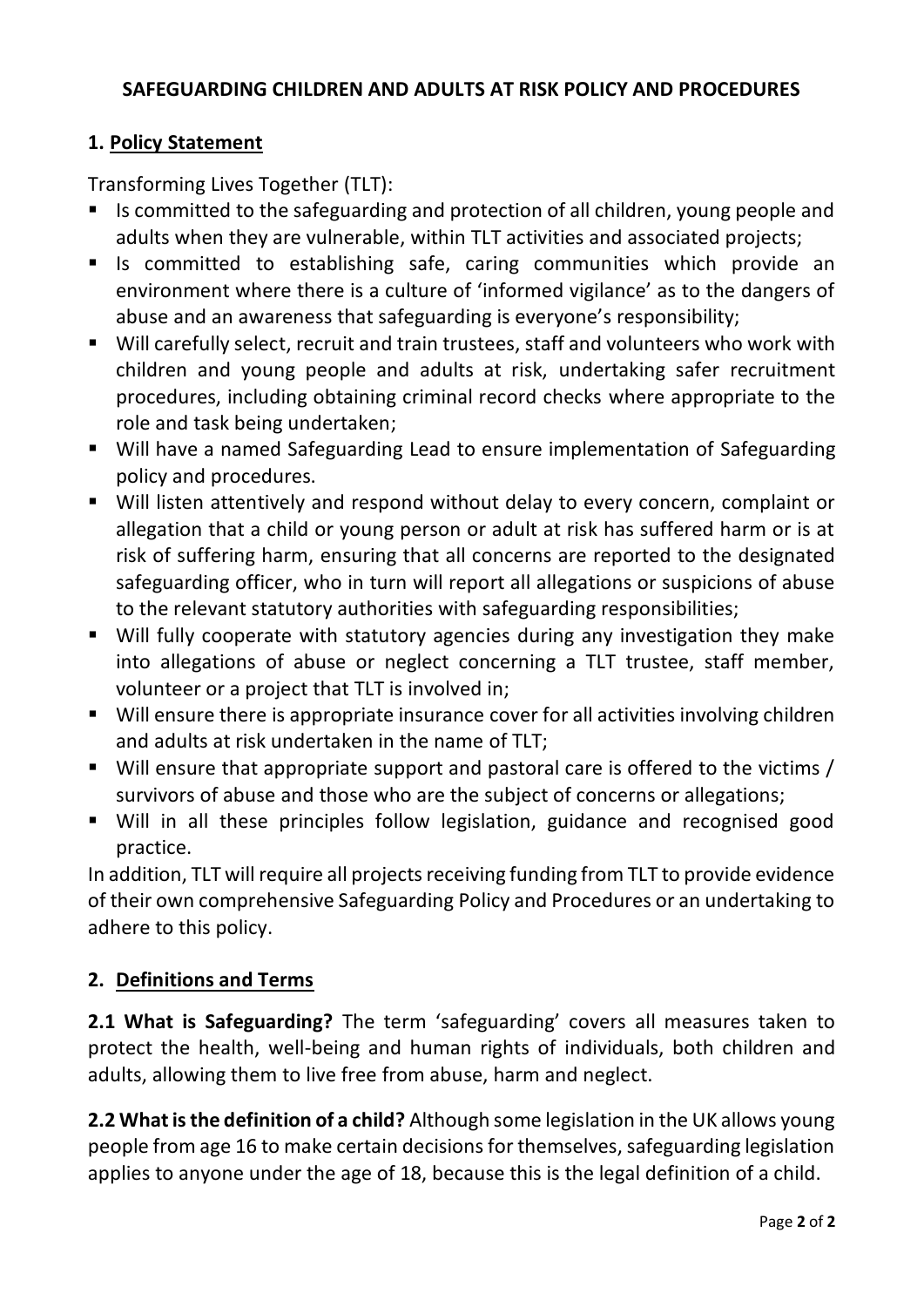**2.3 What is the definition of an adult at risk?** An adult is someone over the age of 18.

The Care Act 2014, stipulates that adult safeguarding duties apply to any adult who:

- Has care and support needs;
- Is experiencing, or is at risk of abuse or neglect; and;
- Is unable to protect themselves because of their care and support needs.

# **2.4 Who is this policy for?**

All those who work or have significant contact with children and their families, or adults at risk, on behalf of TLT are in positions of trust and have responsibility to comply with this policy and related procedures.

Staff and volunteers within projects enabled through TLT funding should refer firstly to, and comply with, their own church / organisation's Safeguarding Policy.

#### **2.5 TLT Safeguarding Lead**

The person to whom initial reports of safeguarding concerns should be made is the Chair of TLT Trustees, Ven Ian Bishop, Archdeacon of Macclesfield.

He will refer to the Cathedral Safeguarding Officer and/or the Diocesan Safeguarding Adviser as appropriate.

#### **3. Safeguarding Children and Young People**

#### **3.1 What is child abuse?**

The generic term 'child abuse' is used to describe various ways in which children are harmed or mistreated.

Somebody may abuse or neglect a child by inflicting harm, or by failing to act to prevent harm. Children may be abused in a family or in an institutional or community setting, by those known to them or by a stranger, for example via the internet. They may be abused by an adult, adults or another child or children.

Abuse can take many forms, for example:

- Physical Abuse
- Sexual Abuse
- Emotional Abuse
- Neglect
- Child Exploitation
- Female Genital Mutilation
- Child Trafficking
- Spiritual Abuse

**Further explanation of each of these terms, along with signs of possible abuse in children to be aware of, can be found in** *Appendix A* **to this document.**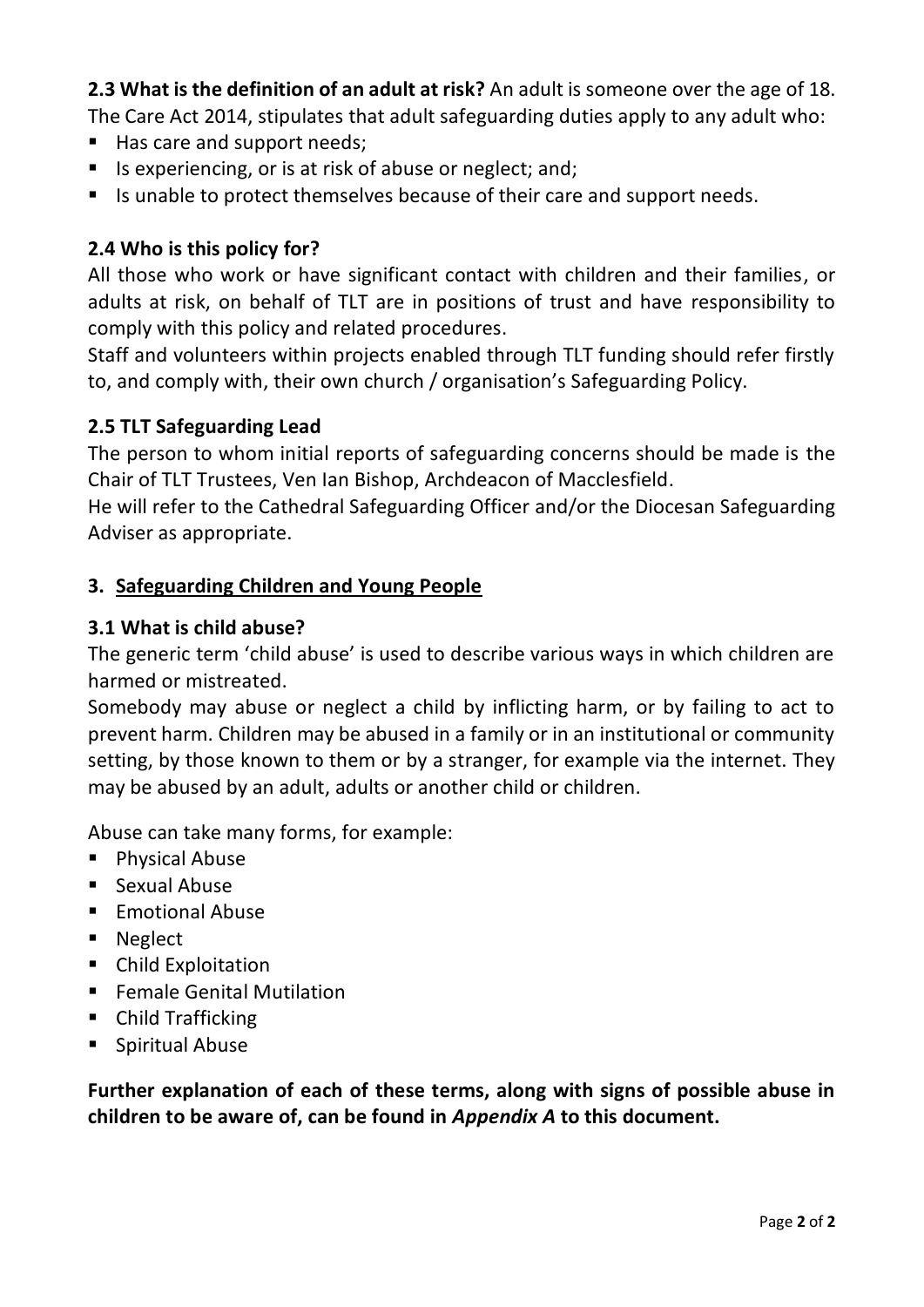# **3.2 Procedure - What to do if a child reveals abuse.**

Most children find it enormously difficult to tell anyone about abuse; if they have summoned up the courage to talk, it is important to

- Listen carefully and believe what they are saying. Let the child talk at their own pace – don't ask questions, just listen.
- Make sure the child knows you are taking what they say seriously, they have done the right thing in telling someone, and that you will try to help.
- Explain that you have a responsibility to talk to somebody who is experienced in working with children who have been through such difficulties, for guidance and advice.
- As soon as possible after receiving the information from the child, make a careful record of what has happened: what the child told you (use their words as closely as you can, even if the child has used 'slang' words), when and where the alleged abuse took place, who was involved, and when and where the child told you about it. Time, date and sign the record.
- Pass the information on immediately, in accordance with the flowchart at *Appendix C* and paragraph 3.3 below.

# **Do not, under any circumstances, endeavour to investigate any allegation. Specially trained professionals will undertake this role.**

#### **Do not:**

- Show shock or disbelief;
- Agree to keep the disclosure a secret;
- Make a promise or suggestion that you can stop the abuse;
- **E** Ask questions seeking further detail  $-\nu$  you risk contaminating the evidence;
- Contact the alleged perpetrator;
- Make any statement or comment to the press.

# **3.3 Referral procedure**

- A report of any child who is at risk of harm or has been abused must be made without delay.
- If the child or young person is at risk of immediate harm the Police should be contacted immediately and the TLT Safeguarding Lead should be notified as soon as possible but at least within 24 hours.
- If there is no immediate risk of further harm the TLT Safeguarding Lead should be notified who, with support from the Cathedral Safeguarding Officer (or the Diocesan Safeguarding Adviser) if necessary, will refer the issue to the relevant statutory agency,
- A verbal notification of the situation must be followed up with a written statement within 24 hours.
- The decision as to how the parents or carers should be informed will be made in conjunction with the Local Authority or Police representative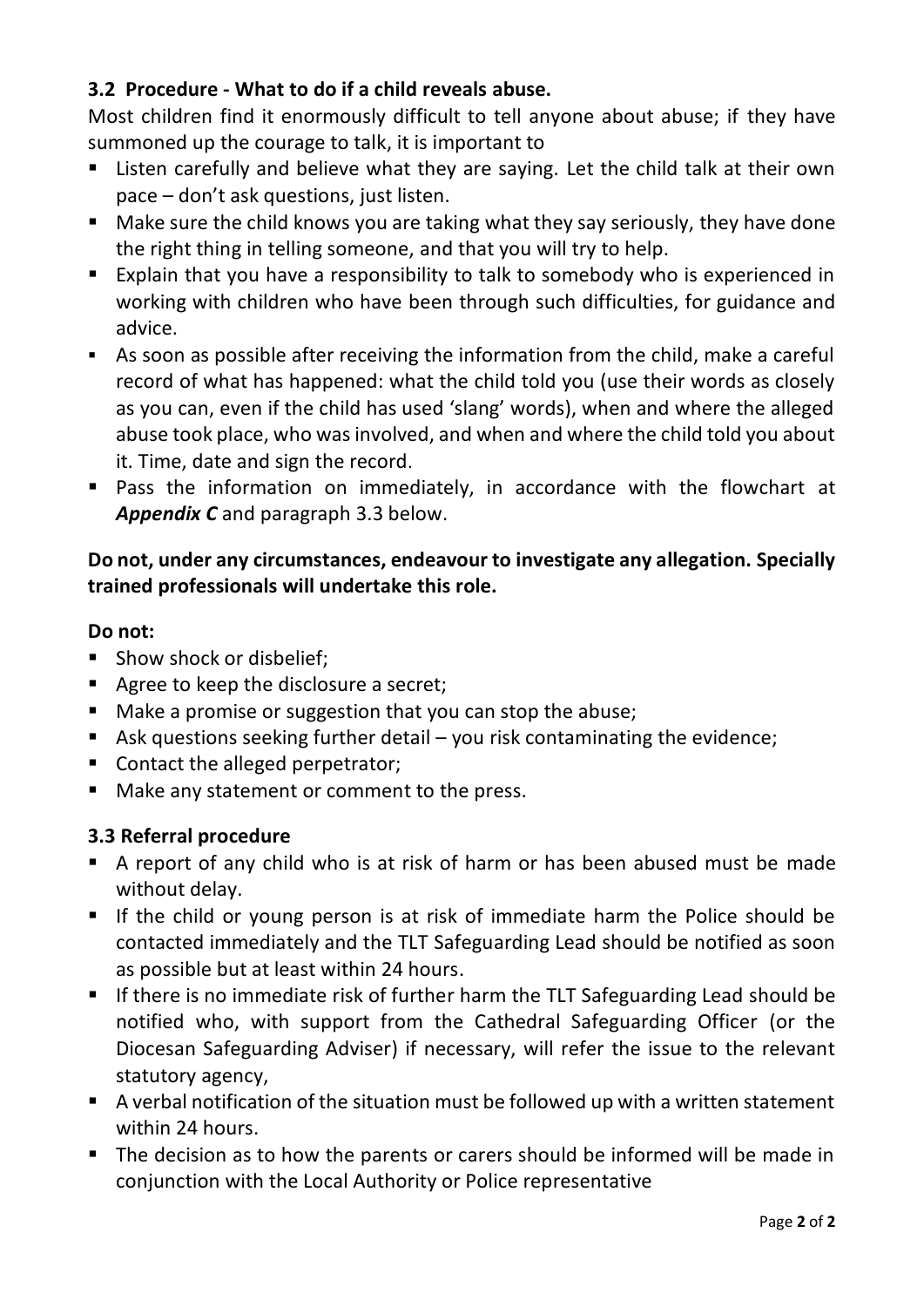■ In the event that concerns arise out of office hours. Thirtyone: eight (previously CCPAS -Church Child Protection and Advisory Service) may be contacted for advice and guidance.

# **3.4 Disclosure by an adult about abuse that occurred when they were a child.**

As an adult, the person disclosing abuse in their childhood has the right to expect their information to remain confidential, but if there is any reason to believe that the person who abused them is still in contact with children, the abuser is a continuing risk. Under these circumstances, responsibility moves towards the protection of children today, so total confidentiality cannot be promised and the adult disclosing the abuse must be informed.

It is important that any adult survivor of abuse is able to access pastoral care from an appropriate person. Thirtyone:eight has a confidential helpline that the person may contact directly for support and advice on 0303 003 1111

- **3.5 Allegations of abuse against a member of TLT staff, a TLT Trustee, a TLT volunteer, a member of the clergy or church worker (in a paid or voluntary position)**
- All such allegations or suspicions of abuse should be notified to the TLT Safeguarding Lead for liaising with the Cathedral or Diocese as appropriate and reporting to the appropriate statutory authority.
- In addition to speaking with the Police and/or Children's Social Care, the TLT Safeguarding Lead will also contact the Local Authority Designated Officer (LADO). The LADO has to be informed whenever an allegation is made against someone who works with children and/or is in a position of trust.
- Where a member of the clergy or a church worker is involved or a project run by a member of staff against whom an allegation has been made, is based on Church premises, the Diocesan Safeguarding Advisor will be informed.

# **3.6 Safeguarding Referral Flow Chart**

Concerns in regard to children and adults at risk must be diligently responded to and according to procedures, recognising the sensitivity it may hold for those involved. The flow chart at *Appendix C,* sets out the process which should be followed.

# **4. Safeguarding adults**

All adults, including vulnerable adults, have a fundamental human right to choose how and with whom they live, even if this appears to involve a degree of risk. They should be supported to make those choices, to live as independently as possible and treated with respect and dignity.

It follows that some adults, because of circumstance or particular vulnerability or risk, may be in need of protection. Mental capacity to consent must be considered when considering actions to be taken in regard to an adult who may be at risk in line with the Mental Capacity Act (2005).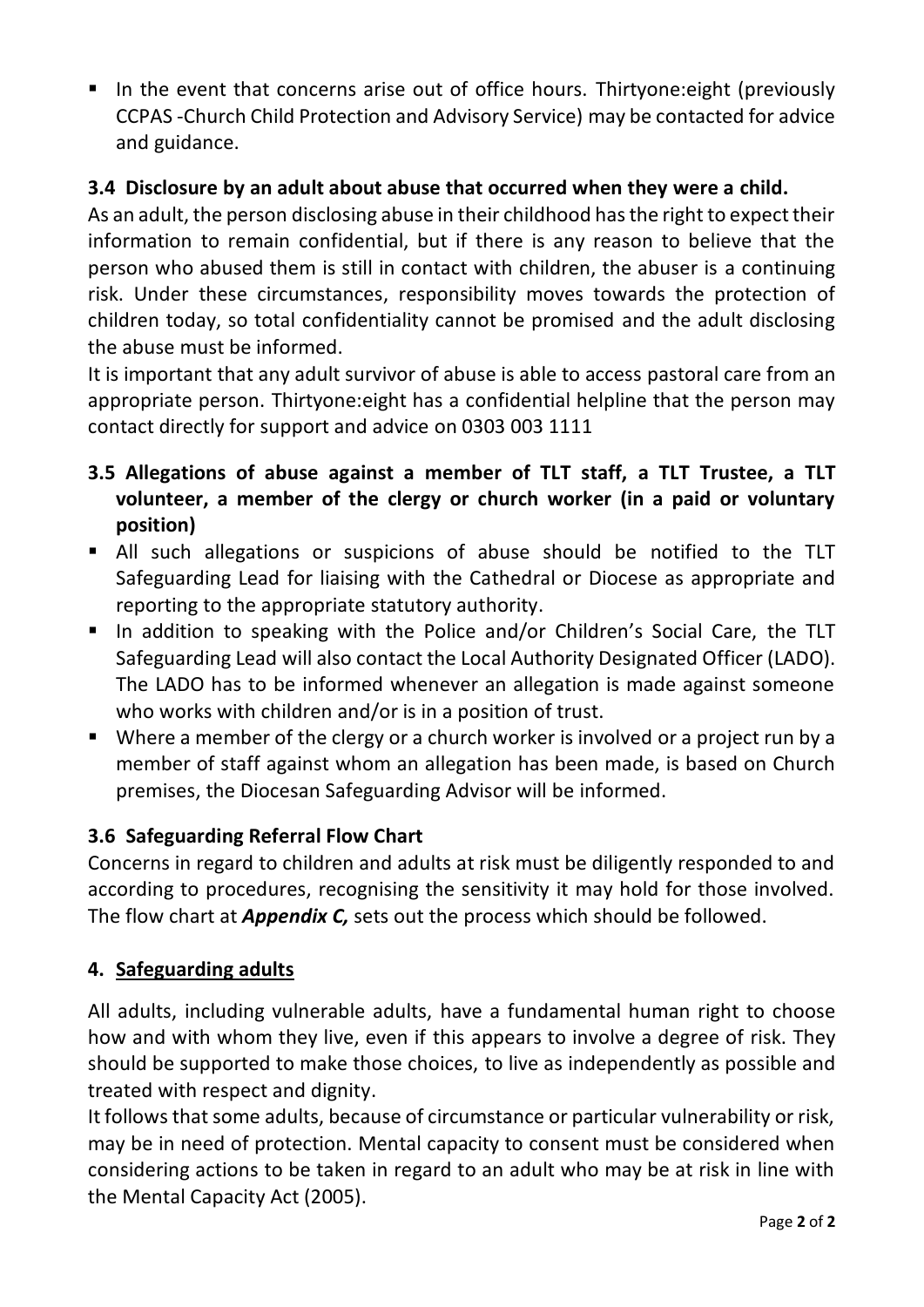Balancing protection from harm with the need for the individual to exercise control over how they live, or their capacity to do so, can often be very complex and advice should be sought from the Cathedral Safeguarding Officer and the Diocesan Safeguarding Adviser.

The Care Act 2014 builds on previous government guidance and local authorities are now required to make enquiries or ensure that enquiries take place, if they reasonably suspect an adult who would meet the criteria of being at risk, has been abused or neglected or is at risk of being abused or neglected. It is therefore important that serious concerns are referred to the designated person in the Adult Services Department (or similar) of the local authority.

# **4.1 What is abuse – adults at risk**

As with children, abuse of adults can take many forms, including:

- Physical Abuse
- Sexual Abuse
- Psychological or Emotional Abuse
- Financial or Material Abuse
- Neglect or act of omission
- Discriminatory Abuse
- Human Trafficking
- Hate Crime

**Further explanation of each of these terms, along with signs of possible abuse in children to be aware of, can be found in** *Appendix B* **to this document.** 

**4.2 Procedure - What to do if adult at risk discloses that they have been abused.** It is important to:

- Listen to the person, let them express their views and feelings without interruption, accept what they are saying without making a judgement or making a comment that may lead the individual to believe his or her word is doubted.
- Reassure them that they have done the right thing in telling someone;
- Only use open questions (open questions begin with words like: who, what, when, where and how. Open questions cannot be answered with a 'yes' or 'no').
- Check, if face to face, whether they mind you taking notes while they talk so you can make sure you capture the information accurately. At the end you can check with them that you have understood everything correctly.
- Make a careful record of what has happened, using the individual's own words where possible: what the adult told you, when and where the alleged abuse took place, who was involved, and when and where the adult told you about it. Put the date and time on the report and sign it.
- Check what the person hopes to happen as a result of the disclosure.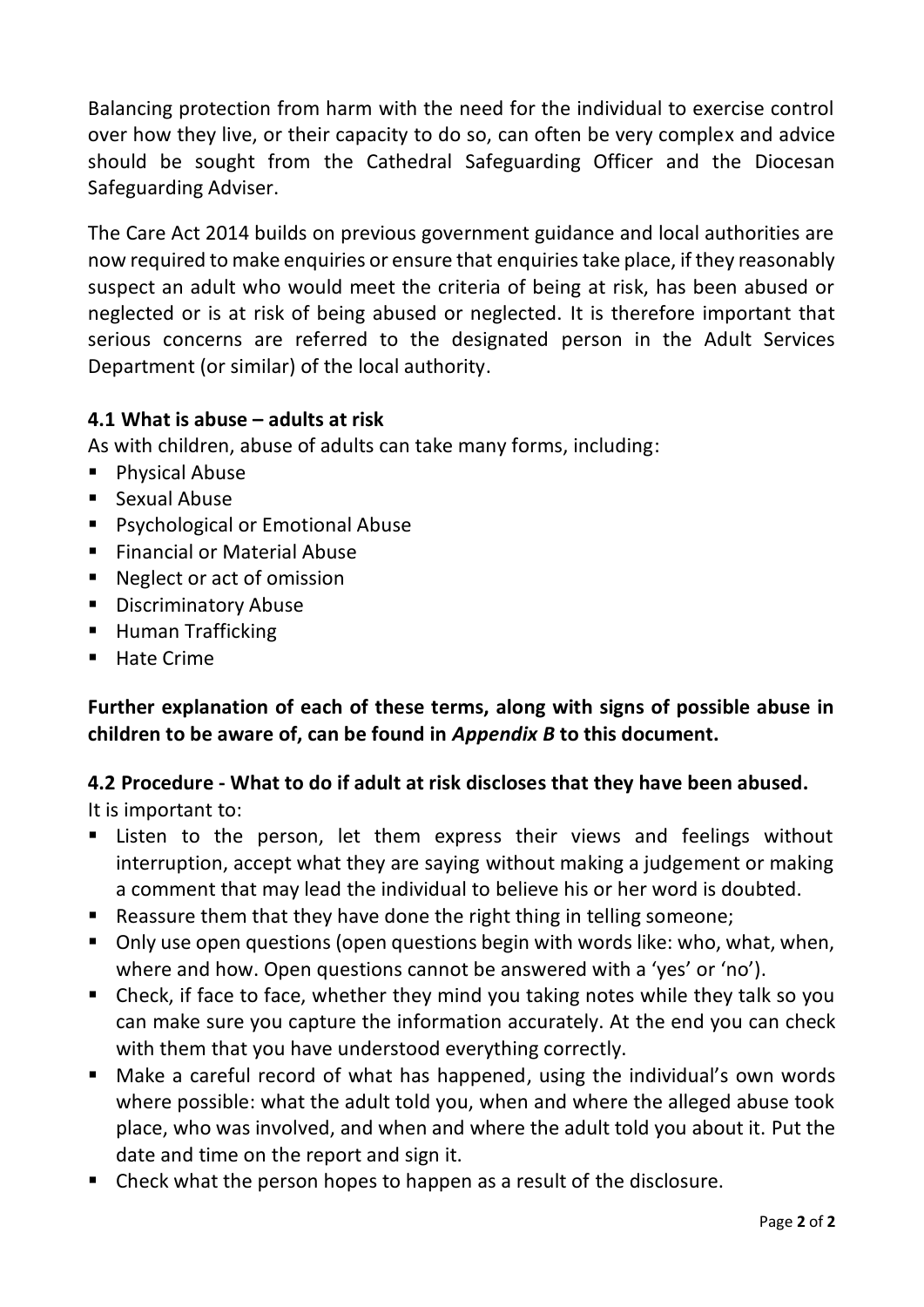- Tell the person what you are going to do next.
- Establish only as much information as is needed to be able to tell the TLT Safeguarding Lead and statutory authorities what is believed to have happened, when and where.
- Pass the information on immediately, in accordance with the flowchart in **Appendix C** and paragraph 4.3 below.

# **Do not, under any circumstances, endeavour to investigate any allegation. Specially trained professionals will undertake this role.**

# **Do not:**

- Show shock or disbelief:
- Make promises that cannot be kept e.g. that you won't share the information.
- Make assumptions or offer alternative explanations.
- Make a promise or suggestion that you can stop the abuse;
- Do a physical or medical examination.
- **E** Discuss the situation with anyone other than the officers with Safeguarding responsibilities.

Under no circumstances should the person against whom the allegation has been made be contacted or any other actions taken that might be construed as an investigation of the allegation. This is extremely important as it may place the adult at increased risk of harm and may prejudice any future investigation by Police or Statutory Agencies. Many adults at risk rely on their carers for support, shelter and care and therefore the reporting of mistreatment needs to be undertaken with sensitivity.

# **4.3 Referral procedure**

- **■** If the person is at risk of immediate harm the Police should be contacted immediately and the TLT Safeguarding Lead should be notified as soon as possible, but at least within 24 hours.
- **E** If there is no immediate risk of further harm, a report of any suspicion, allegation or disclosure of abuse or risk of harm must be made to the TLT Safeguarding Lead without delay who will, with support from the Cathedral Safeguarding Officer (or the Diocesan Safeguarding Adviser) if necessary, refer the issue to the relevant statutory agency.
- A verbal notification of the situation must be followed up with a written statement within 24 hours.
- **4.4 Allegations of abuse against a member of TLT staff, a TLT volunteer, a member of the clergy or church worker (in a paid or voluntary position)**
- Any such allegations or suspicions of abuse should be reported immediately to the TLT Safeguarding Lead for reporting to the appropriate statutory authority.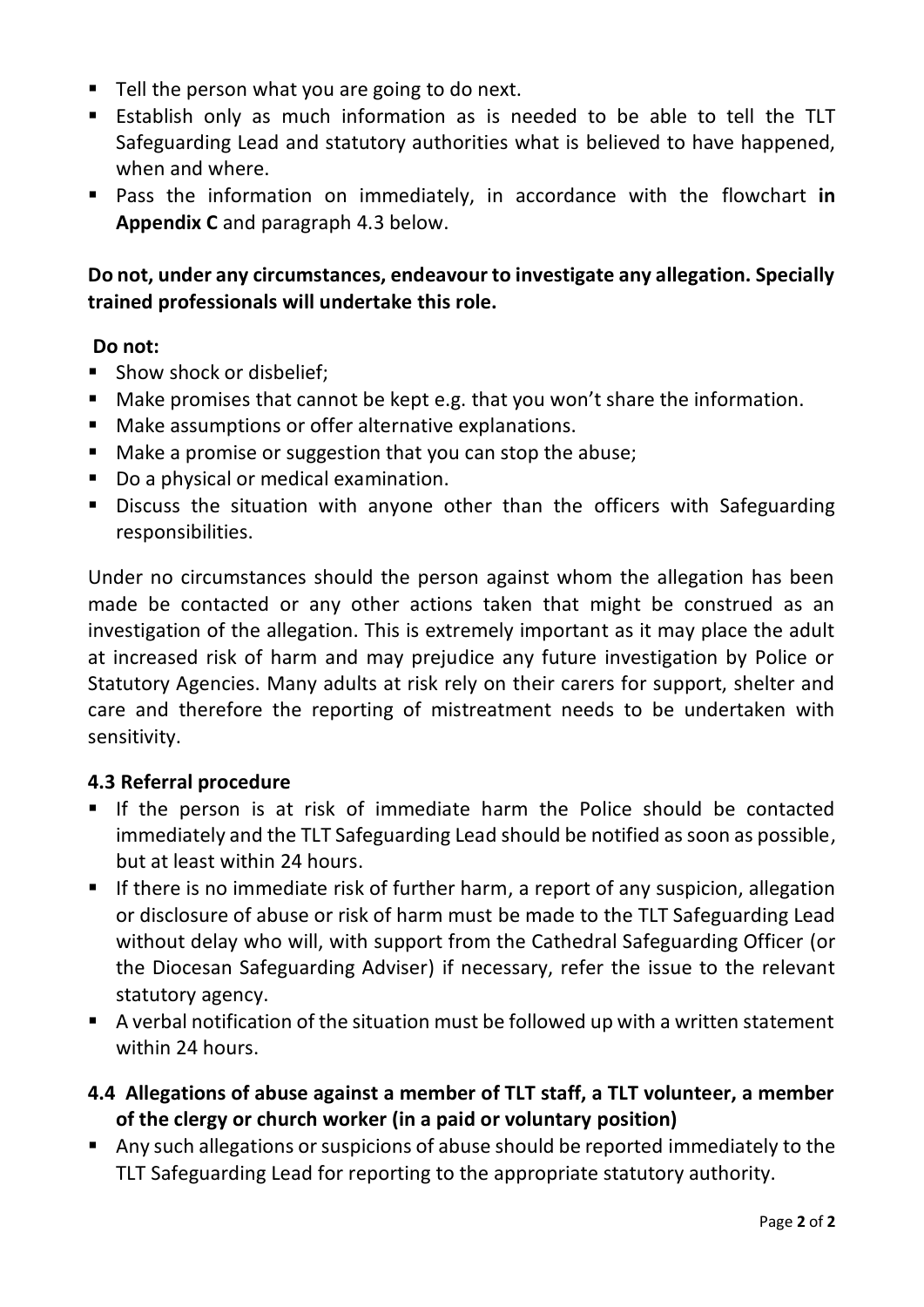- In addition to speaking with the Police and/or Adult Social Care, the TLT Safeguarding Lead will also contact the Local Authority Designated Officer (LADO). The LADO has to be informed whenever an allegation is made against someone who works with children and/or is in a position of trust.
- Where a member of the clergy or a church worker is involved or a project run by a member of staff against whom an allegation has been made, is based on Church premises, the Diocesan Safeguarding Advisor will also be informed.

# **4.5 Safeguarding Referral Flow Chart**

Concerns in regard to children and adults at risk must be diligently responded to and according to procedures, recognising the sensitivity it may hold for those involved. The flow chart at *Appendix C*, sets out the process which should be followed.

# **5. Record keeping**

In instances where safeguarding issues have been raised, TLT's involvement will need to be documented in addition to any staff/volunteers' involvement. In line with guidance from 'Working Together to Safeguard Children', records should be clear, accessible and comprehensive with decisions and interventions carefully recorded, signed and dated. Copies of any notes taken at the time of the incident and reports sent to statutory bodies should be securely retained.

There have been numerous cases where people raise allegations about matters which occurred many years before and an accurate record is invaluable. In line with the request from the Goddard Enquiry (2015) no records relating to safeguarding matters should be destroyed.

All confidential information must be stored in a locked filing cabinet with access limited to the TLT Staff and Trustees. Information stored on computers must be password protected and information shared electronically password protected.

#### **6. Information sharing**

The Data Protection Act is not a barrier to sharing information but provides a framework to ensure that personal information about living persons is shared appropriately.

When dealing with a safeguarding concern or allegation, the TLT Safeguarding Lead will be open and honest with the person (and/or their family where appropriate) from the outset about why, what, how and with whom information will, or could be, shared, and will seek their agreement, unless it is unsafe or inappropriate to do so, for example if informing them is likely to hamper the prevention of, or investigation into, a serious crime, or put a child or adult at risk of significant harm. Advice will be taken from the Cathedral Safeguarding Officer or the Diocesan Safeguarding Adviser as appropriate, and/or statutory bodies in this regard.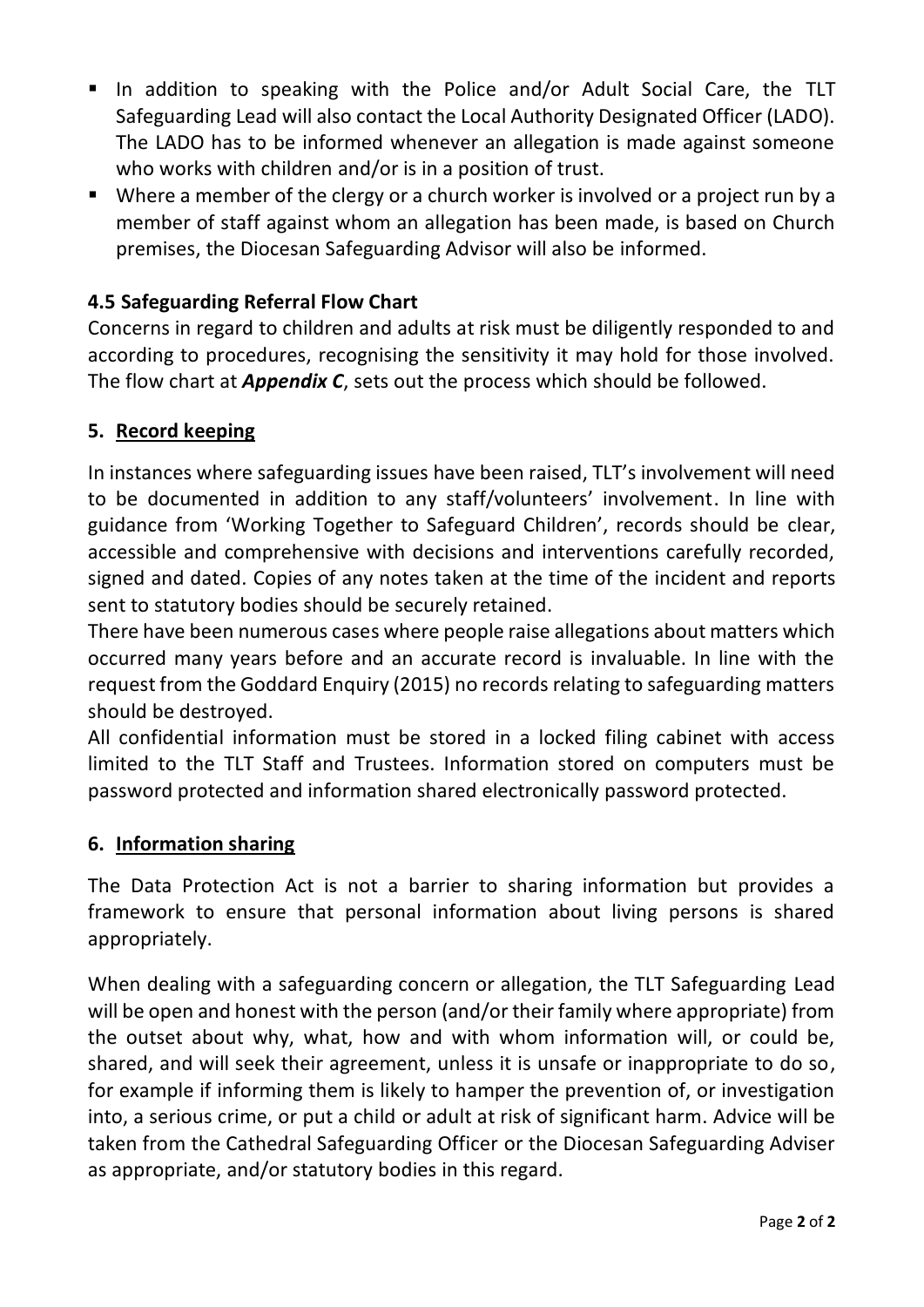# **7. Support and Pastoral Care**

Sensitive handling is essential at all stages and for all concerned in situations of abuse. The TLT Lead will work closely with the Cathedral Safeguarding Officer and the Diocesan Safeguarding Adviser to ensure that appropriate provision is made for the support and pastoral care of both victims of abuse and alleged perpetrators. Support may also be needed, and will be provided if required, for members of staff, volunteers or clergy involved in raising concerns or reporting allegations of abuse.

# **8. Media involvement**

All media communications must be handled in a sensitive manner and should be steered by the TLT Board of Trustees (or their representative) with support from the Communications Officer at Chester Cathedral and the Diocesan Communications Department as appropriate.

# **9. Roles and Responsibilities**

# **9.1 The Role of the TLT Board of Trustees**

- Each Trustee must be fully aware of, and work in line with, the TLT Policy on Safeguarding Children and Adults at Risk.
- The Board of Trustees should agree a Safeguarding Children and Adults at Risk policy and related procedures which should be considered and reviewed annually.
- In line with good practice, safeguarding should be included regularly on the agenda of Trustees meetings.
- The Board of Trustees must appoint a TLT Safeguarding Lead for children and adults at risk and support them in the fulfilment of this role.
- The Board should ensure that a risk assessment is undertaken for any TLT event or activity.
- Members of staff employed by Chester Cathedral on behalf of TLT are employed on the Cathedral's Terms and work to their employment related policies. The TLT Board will satisfy itself that Chester Cathedral's policies and procedures related to Safer Recruitment, Training, Staff Conduct etc. meet their requirements in terms of Safeguarding, as for all TLT workers and volunteers.

# **9.2 The Role of TLT Staff**

- The Community Missioner(s), and any staff subsequently appointed, must be fully aware of, and work in line with, the TLT Safeguarding Policy, The Chester Cathedral Safeguarding policy and Procedures on Safeguarding Children and Adults at Risk.
- The Community Missioner(s) will ensure that all safeguarding concerns within TLT activities are notified to the TLT Safeguarding Lead immediately and are logged and acted upon in line with TLT's policies and procedures.
- **E** The Community Missioner(s), in supporting Churches and other community organisations to participate in TLT projects, will ensure that adequate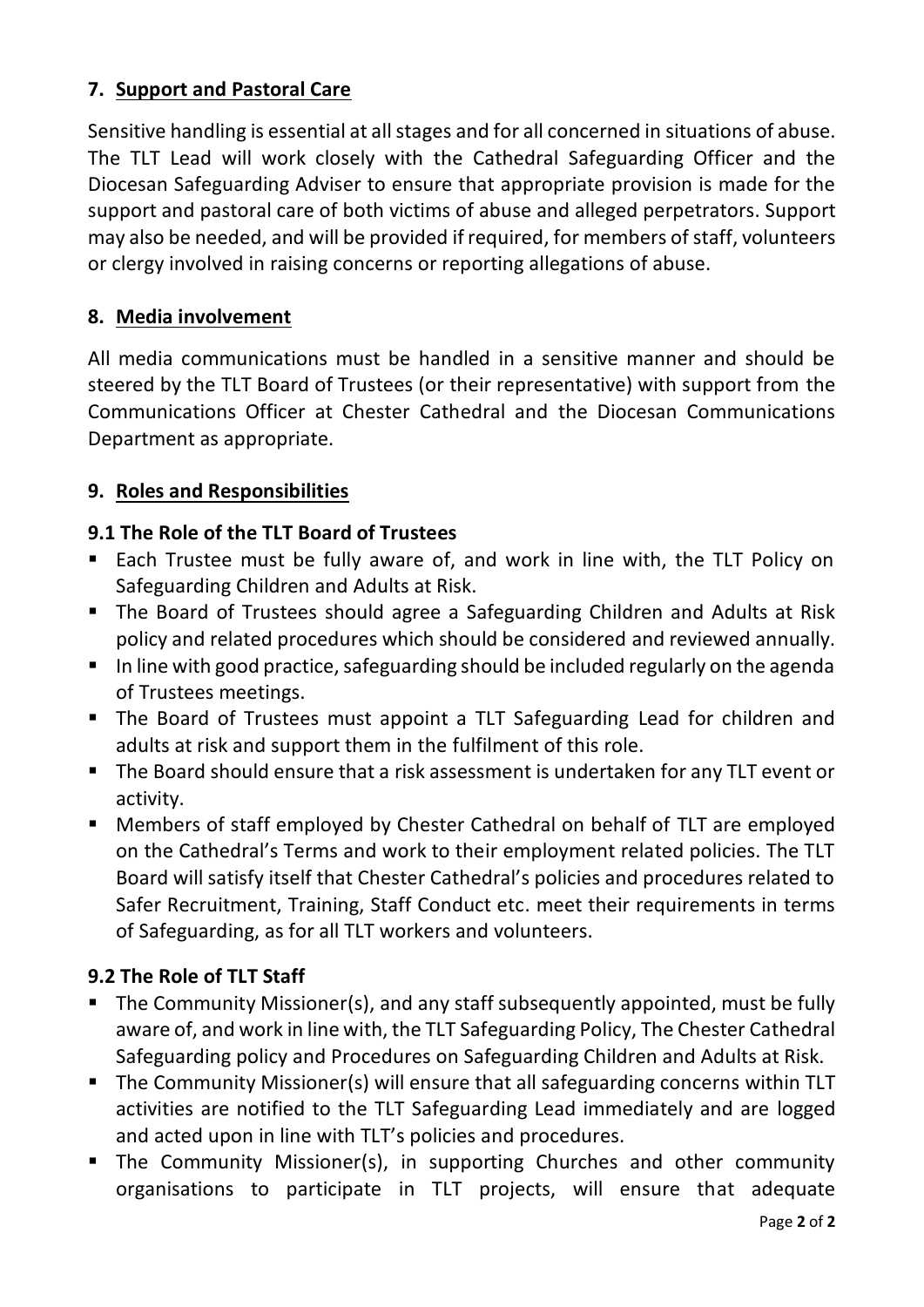Safeguarding policies and procedures are in place and will provide guidance to ensure safe working practices are followed.

# **9.3 The Role of TLT Volunteers**

TLT expects that volunteers who contribute time and work to TLT core activities should:

- Understand their role and responsibility in relation to children, young people and adults at risk;
- Be aware of TLT's Safeguarding policies and procedures and their responsibilities within it;
- Know who to contact to report safeguarding concerns or for advice on safeguarding issues.

# **10.E-safety: Electronic Communication and Social Networking.**

Safeguarding children and others today requires the recognition that abuse can happen both online and offline. Whilst computers, mobile phones and all other electronic communication devices are by very nature neutral, unfortunately they can be used as vehicles to bring harm, and as a tool to groom children.

Communication between children and adults by whatever method should always take place within clear and explicit boundaries. This includes face to face contact, mobile phones, text messaging, emails, digital camera, videos, webcams, websites, blogs and social media messaging.

Due to the increasing personal use of social networking sites, everyone needs to be aware of the impact of their personal use on their professional standing.

Therefore staff and volunteers should:

- Ensure that all electronic communications are appropriate and professional;
- Not engage in any activities which may harm the welfare of children or young people;
- Not engage in activities on the internet which might bring TLT, CUF, the Diocese or Chester Cathedral into disrepute;
- Not browse, download, upload or distribute any material that could be considered offensive, illegal or discriminatory;
- Ensure that all electronic communications are appropriate and professional.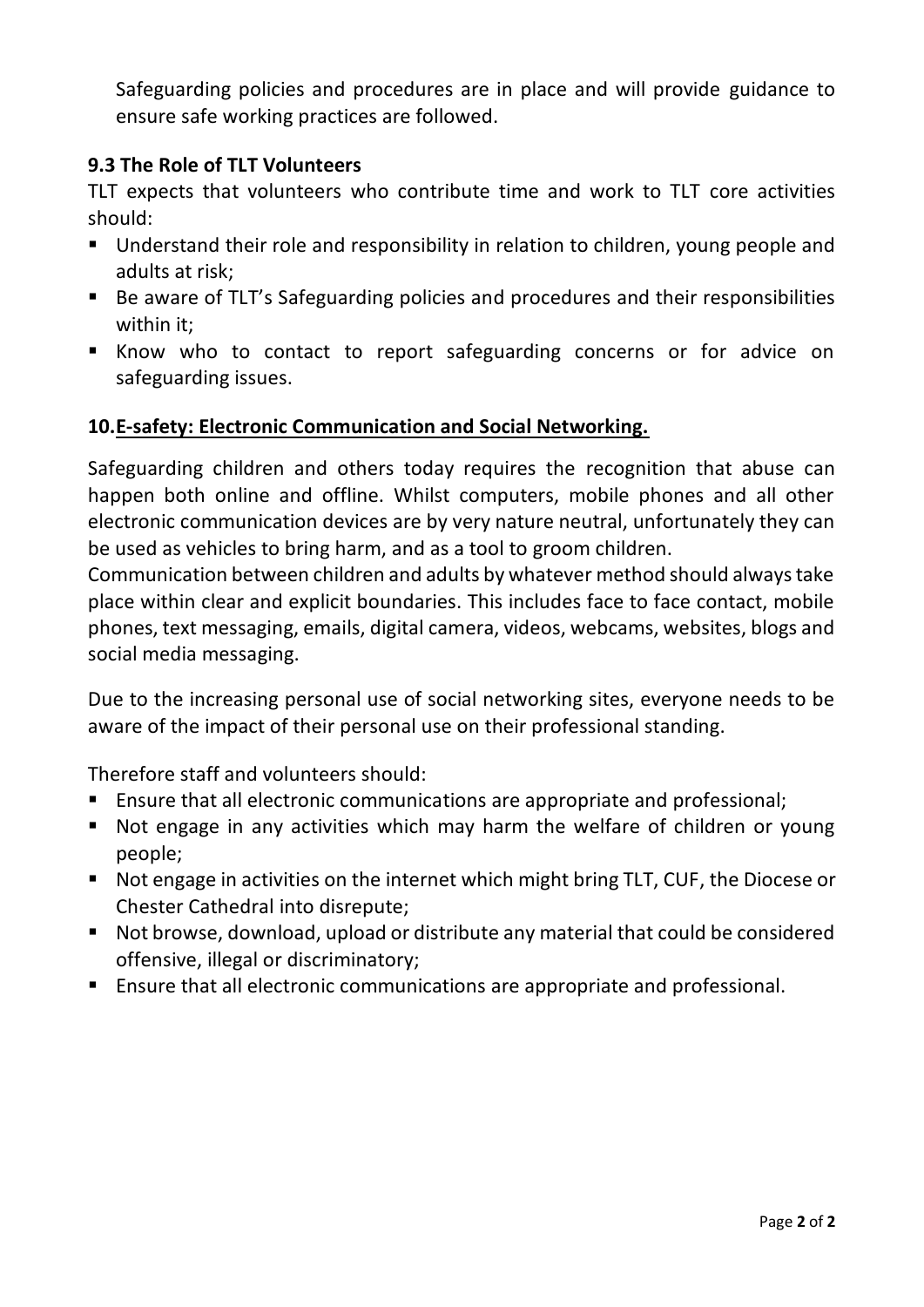# **11.Related Policies**

- Whistleblowing
- Comments & Complaints
- Recruitment
- Risk Management
- Communication / Media & Publicity

# **12. Review**

This policy will be reviewed annually.

Signed: TLT Chairman

Date: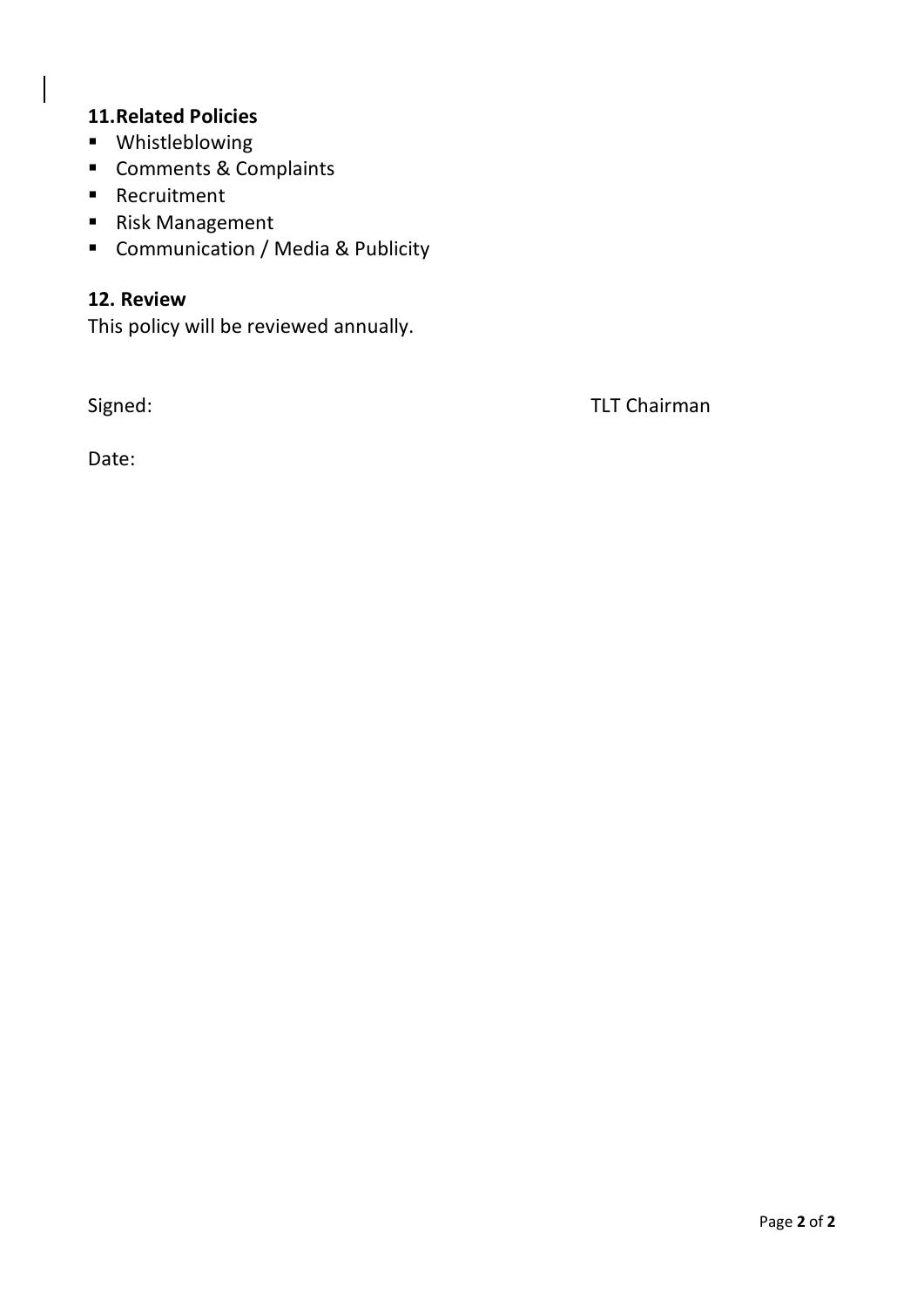# **1. Definitions Of Child Abuse**

#### **Significant Abuse**

This relates to the degree of harm that triggers statutory action to protect a child. It is based on the individual child's health or development compared to that which could reasonably be expect of a similar child. Department of Health guidance suggests that 'significant' means 'considerable, noteworthy or important.'

#### **Physical Abuse**

Physical abuse may involve hitting, shaking, throwing, poisoning, burning or scalding, drowning, suffocating, or otherwise causing physical harm to a child. Physical harm may also be caused when a parent or carer fabricates the symptoms of, or deliberately induces, illness in a child.

#### **Sexual Abuse**

Sexual abuse involves forcing or enticing a child or young person to take part in sexual activities, not necessarily involving violence, whether or not the child is aware of what is happening. The activities may involve physical contact, including assault by penetration (for example, rape or oral sex) or non-penetrative acts such as masturbation, kissing, rubbing and touching outside of clothing.

They may also include non-contact activities, such as involving children in looking at, or in the production of sexual images, watching sexual activities, encouraging children to behave in sexually inappropriate ways, or grooming a child in preparation for abuse (including via the internet). Sexual abuse is not solely perpetrated by adult males. Women can also commit acts of sexual abuse, as can other children.

#### **Emotional Abuse**

Emotional abuse is persistent emotional maltreatment of a child such as to cause severe and persistent adverse effects of the child's emotional development. It may involve conveying to children that they are worthless or unloved, inadequate, or valued only insofar as they meet the needs of another person. It may include not giving the child opportunities to express their views, deliberately silencing them or 'making fun' of what they say or how they communicate. It may feature age or developmentally inappropriate expectations being imposed on children. These may include interactions that are beyond the child's developmental capability, as well as overprotection and limitation of exploration and learning, or preventing the child participating in normal social interaction.

It may involve seeing or hearing the ill-treatment of another. It may involve serious bullying including cyber-bullying, causing children frequently to feel frightened or in danger, or the exploitation or corruption of children. Some level of emotional abuse is involved in all types of maltreatment of a child, though it may also occur alone.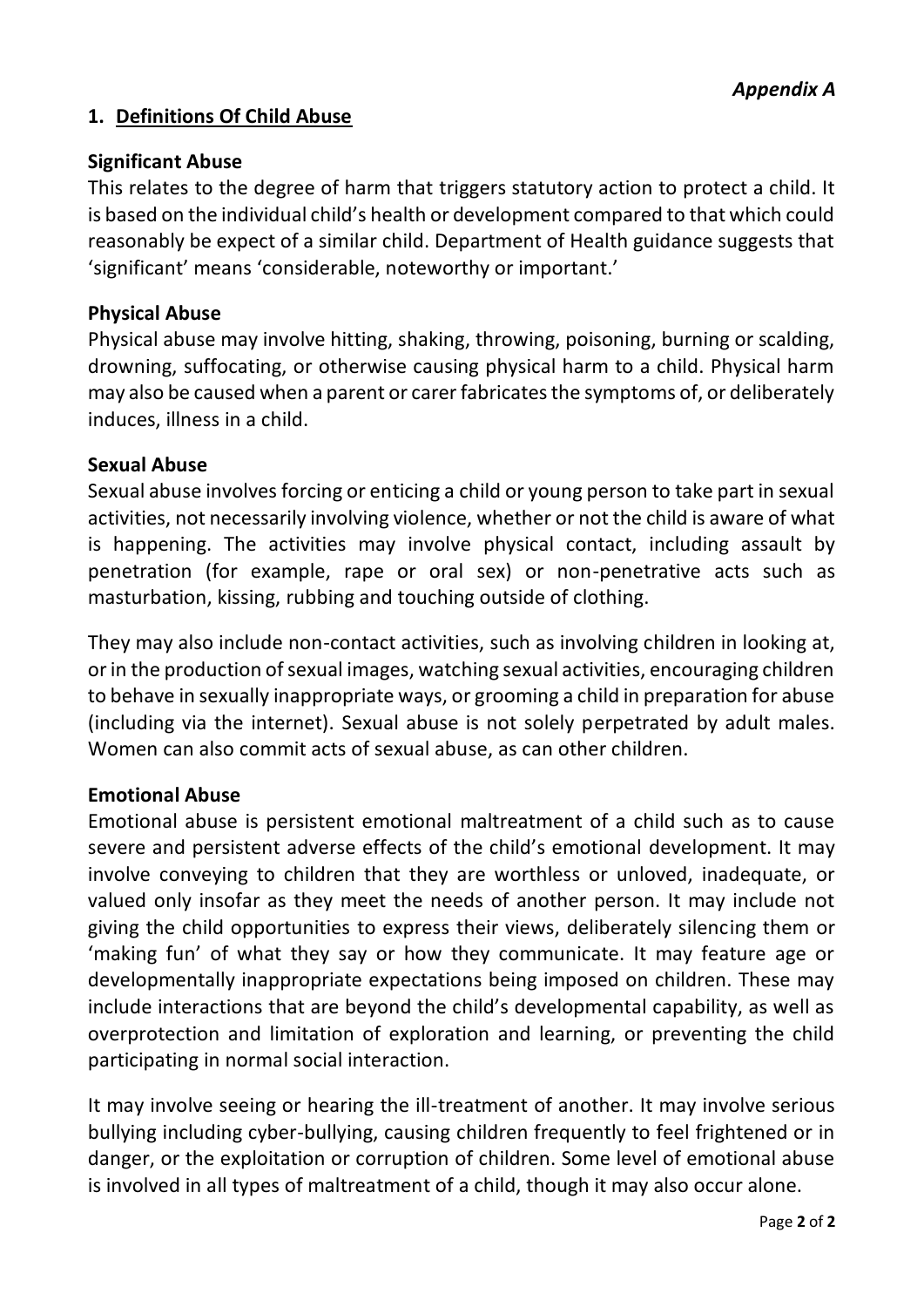# **Child Sexual Exploitation**

Child sexual exploitation (CSE) is a type of sexual abuse in which children are sexually exploited for money, power or status. Sexual exploitation of children and young people under 18 involves exploitative situations, contexts and relationships where young people (or a third person or persons) receive 'something' (e.g. food, accommodation, drugs, alcohol, cigarettes, affection, gifts, money) as a result of them performing, and/or another or others performing on them, sexual activities.

Violence, coercion and intimidation are common; children or young people may be tricked into believing they are in a loving, consensual relationship. They might be invited to parties and given drugs and alcohol. They may also be groomed online. Some children and young people are trafficked into or within the UK for the purpose of sexual exploitation. Sexual exploitation can also happen to young people in gangs.

CSE can occur through the use of technology without the child's immediate recognition; for example being persuaded to post sexual images on the internet/mobile phones. In all cases, those exploiting the chid or young person have power over them by virtue of their age, gender, intellect, physical strength and/or economic or other resources.

Regardless of the challenging behaviours they may display, exploited children should be viewed as victims of child sex abuse, not as criminals.

# **Neglect**

Neglect is the persistent failure to meet a child's basic physical and/or psychological needs, likely to result in the serious impairment of the child's health or development. Neglect may occur during pregnancy as a result of maternal substance abuse. Once a child is born, neglect may involve a parent or carer failing to:

- Provide adequate food, clothing and shelter (including exclusion from home or abandonment);
- Protect a child from physical and emotional harm or danger;
- Ensure adequate supervision (including the use of inadequate care-givers); or
- Ensure access to appropriate medical care or treatment. It may also include neglect of, or unresponsiveness to, a child's basic emotional needs.

# **Child Trafficking**

Child trafficking is the bringing of children into the country, sometimes without proper immigration arrangements, for a variety of illegal purposes, which can include domestic service, illegal adoption, organ harvesting, benefit claims or prostitution. Such children may have little English. The police or local authority children's social care service should be contact immediately if a staff member or volunteer comes across such a child.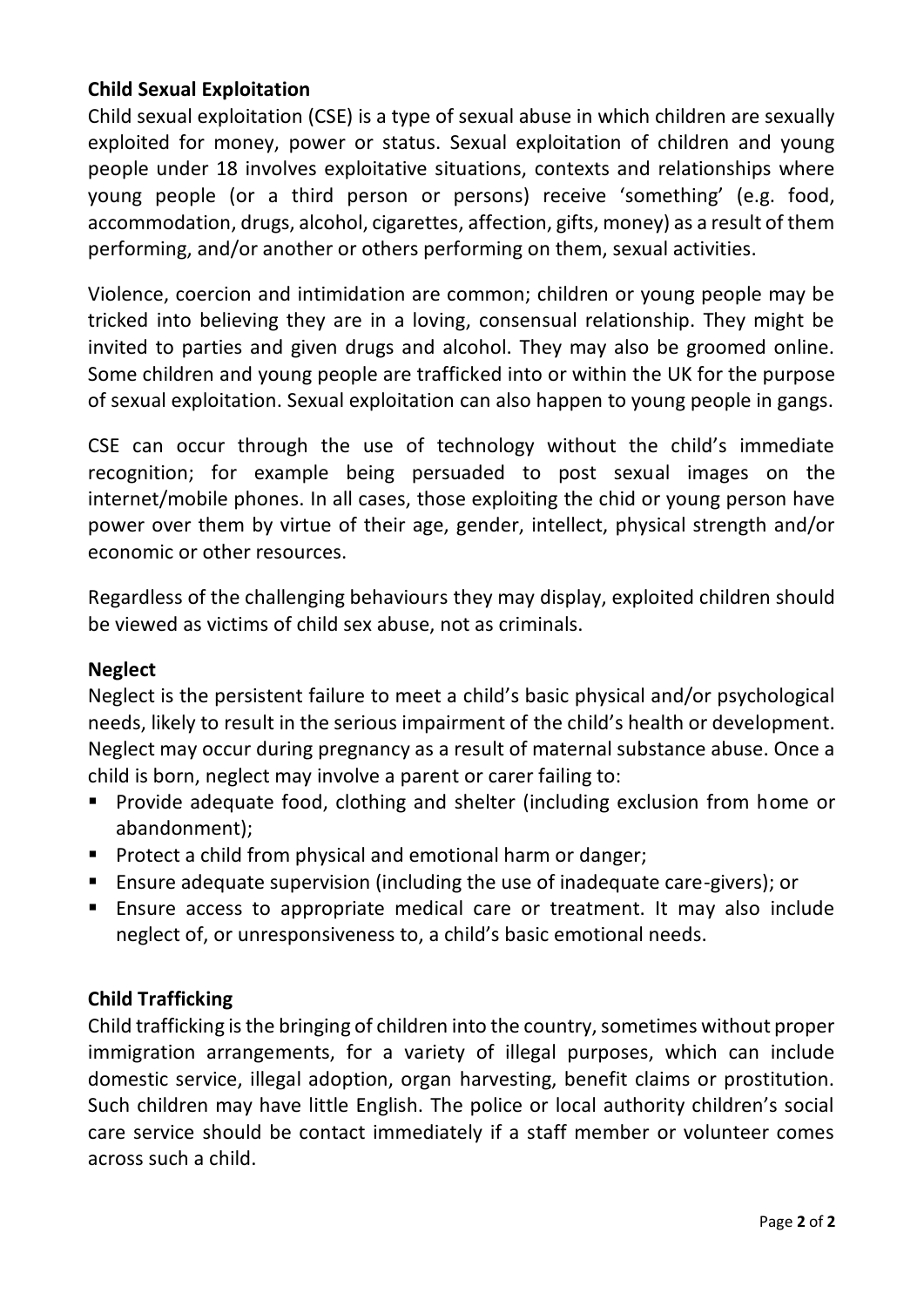# **Female Genital Mutilation**

Female Genital Mutilation (FGM) is an offence and any suggestion that it is being sought or has been carried out should be referred to the local authority children's social care service or the police.

#### **Spiritual Abuse**

Spiritual abuse is not covered by the statutory definitions but is of concern both within and outside faith communities, including the Church. Linked with emotional abuse, spiritual abuse could be defined as an abuse of power, often done in the name of God or religion, which involves manipulating or coercing someone into thinking, saying or doing things without their right to choose for themselves.

Some indicators of spiritual abuse might be a leader who is intimidating and imposes their will on other people, perhaps threatening dire consequences or the wrath of God if disobeyed. A leader/person in a position of trust may say that God has revealed certain things to them and their way of thinking is correct. Those under their leadership are fearful to challenge or disagree, believing they will lose the leader's, or more seriously, God's acceptance and approval.

#### **Domestic Violence**

Domestic abuse is any type of controlling, bullying, threatening or violence behaviour between people in a relationship. It is not just physical violence – domestic abuse includes any emotional, physical, sexual, financial or psychological abuse between adults, aged 18 and over, who are or have been intimate partners, or family members, regardless of gender or sexuality. Family members are defined as mother, father, son, daughter, brother, sister, and grandparents, whether direct related, in laws or stepfamily. Acts such as forced marriage and other so-called 'honour crimes', which can include abduction and homicide, can also come under the definition of domestic violence.

#### **2.Signs of possible abuse in children and young people**

The following signs could be indicators that abuse has taken place, but should be considered in the context of the child's whole life:

#### **Physical**

- Injuries not consistent with the explanation given for them;
- **E** Injuries that occur in places not normally exposed to falls, rough games, etc.;
- Injuries that have not received medical attention;
- Reluctance to change for, or participate in, games or swimming;
- Repeated urinary infectors, or unexplained tummy pains;
- Bruises on babies, bites, burns, fractures etc. which do not have an accidental explanation\*;
- Cuts/scratches/substance abuse<sup>\*</sup>.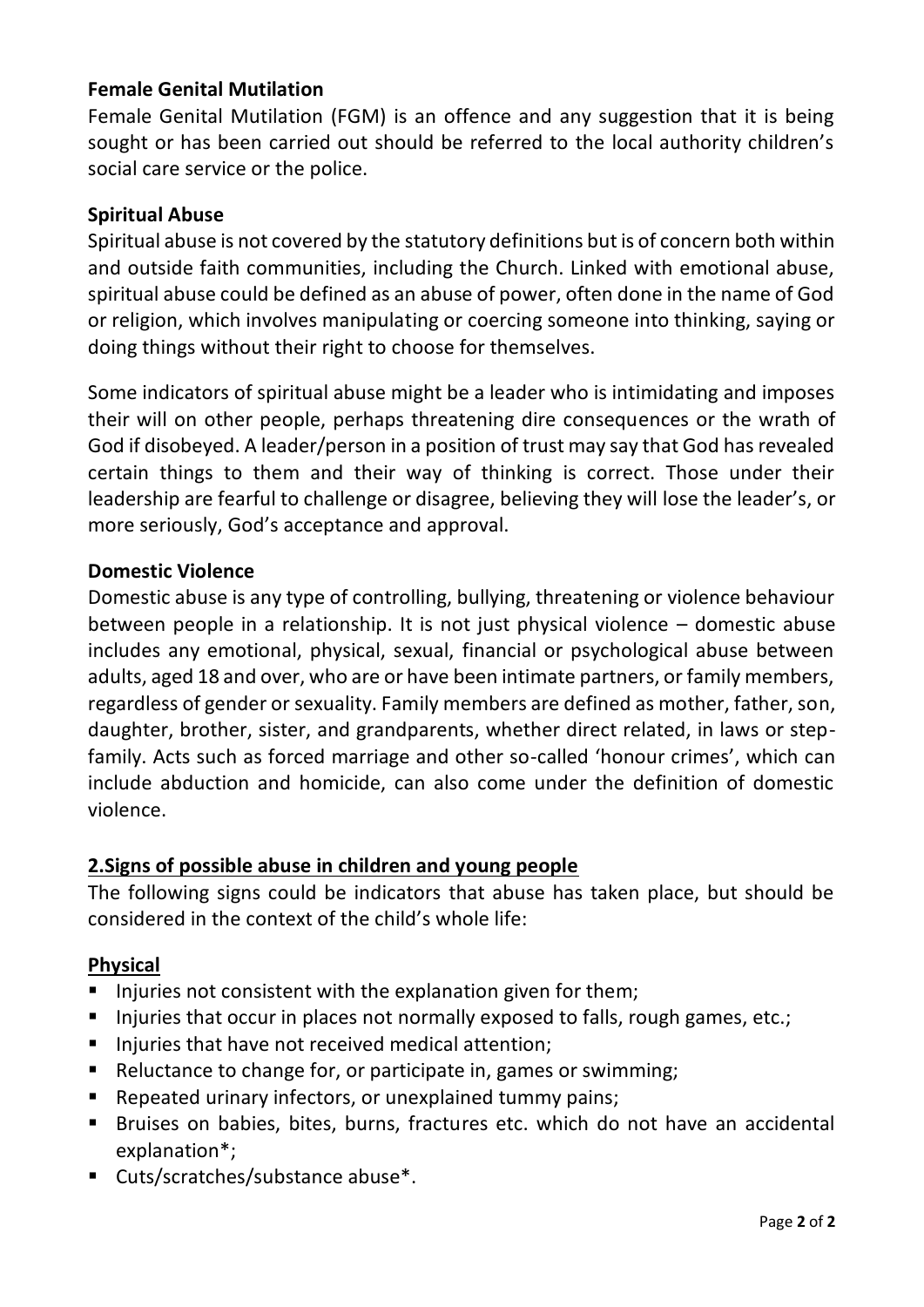#### **Sexual**

- Any allegations made concerning sexual abuse;
- Excessive preoccupation with sexual matters and detailed knowledge of adult sexual behaviour;
- Age-inappropriate sexual activity through words, play or drawing;
- Child who is sexually provocative with adults;
- Inappropriate bed-sharing arrangements at home;
- Severe sleep disturbances with fears, phobias, vivid dreams, nightmares, sometimes with overt or veiled sexual connotations;
- Eating disorders anorexia, bulimia etc. $*$

# **Emotional**

- Changes or regression in mood or behaviour, particularly where a child withdraws or becomes clinging;
- Depression, aggression, extreme anxiety;
- Nervousness, frozen watchfulness;
- Obsessions or phobias;
- Sudden under-achievement or lack of concentration;
- Inappropriate relationships with peers and/adults;
- Attention-seeking behaviour:
- Persistent tiredness;
- Running away/stealing/lying.

#### **Neglect**

- Under nourishment, failure to grow, constant hunger, stealing or gorging food;
- Untreated illnesses;
- Inadequate care, etc.;
- Smelly and wearing the same clothes that appear unwashed.

\*These indicate the possibility that a child or young person is self-harming. Approximately 20,000 children and young people are treated for self-harm related injuries in accident and emergency departments in the UK each year.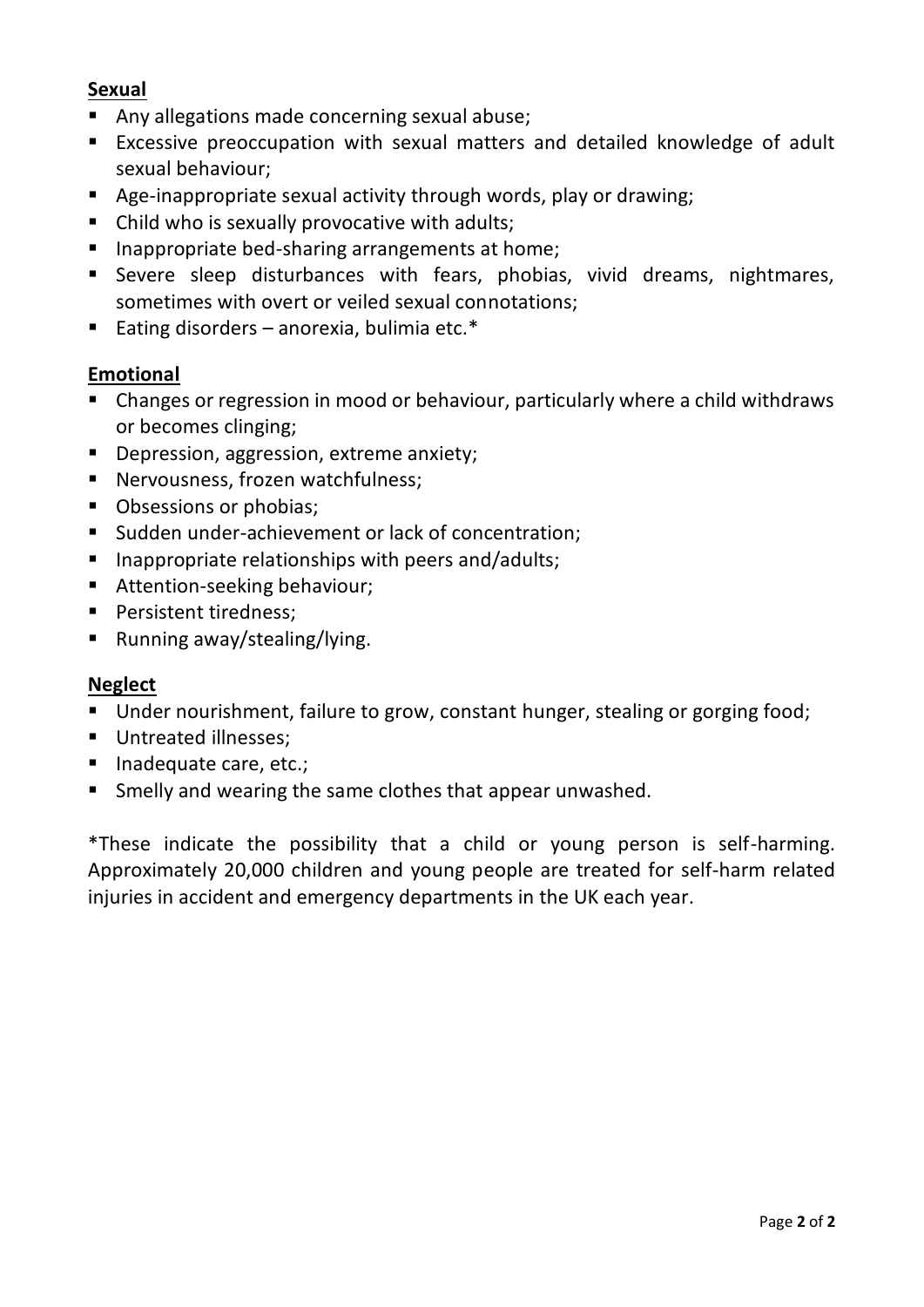# **1. Definition of abuse – adults at risk**

#### **Elder Abuse**

The national charity, Action on Elder Abuse (AEA), defines abuse as 'a single or repeated act or lack of appropriate action, occurring within any relationship where there is an expectation of trust, which causes harm or distress to an older person'. It is generally recognised that the perpetrators of abuse or neglect are most commonly people who are trusted and relied on by the older person, such as family members or care staff. The new law of safeguarding is not, however, limited to situations where there is a breach of trust; it includes situations such as risk of exposure to scams.

#### **Physical Abuse**

This is the infliction of pain or physical injury, which is either caused deliberately, or through lack of care.

#### **Sexual Abuse**

This is the involvement in sexual activities to which the person has not consented or does not truly comprehend and so cannot give informed consent, or where the other party is in a position of trust, power or authority and using this to override or overcome lack of consent.

#### **Psychological or Emotional Abuse**

These are acts or behaviour, which cause mental distress or anguish or negates the wishes of the adult at risk. It is also behaviour that has a harmful effect on their emotional health and development or any other form of mental cruelty.

#### **Financial or Material Abuse**

This is the inappropriate use, misappropriation or embezzlement or theft of money, property or possessions. Adults at risk can be prey to people taking advantage of them by taking gifts of money, food and other items from them, when the adult has little idea of their true value, does not realise this will leave them with insufficient means or believes that the people they are helping are their friends. Such abuse may also involve the use of a position of authority or friendship to persuade a person to make gifts, to leave legacies or change a will.

#### **Neglect or Act of Omission**

This is the repeated deprivation of assistance that the adult of risk needs for important activities of daily living, including the failure to intervene in behaviour which is dangerous to the adult at risk or to others. Someone may be suffering from neglect when their general well-being or development is impaired and where access to necessary health or medication is denied.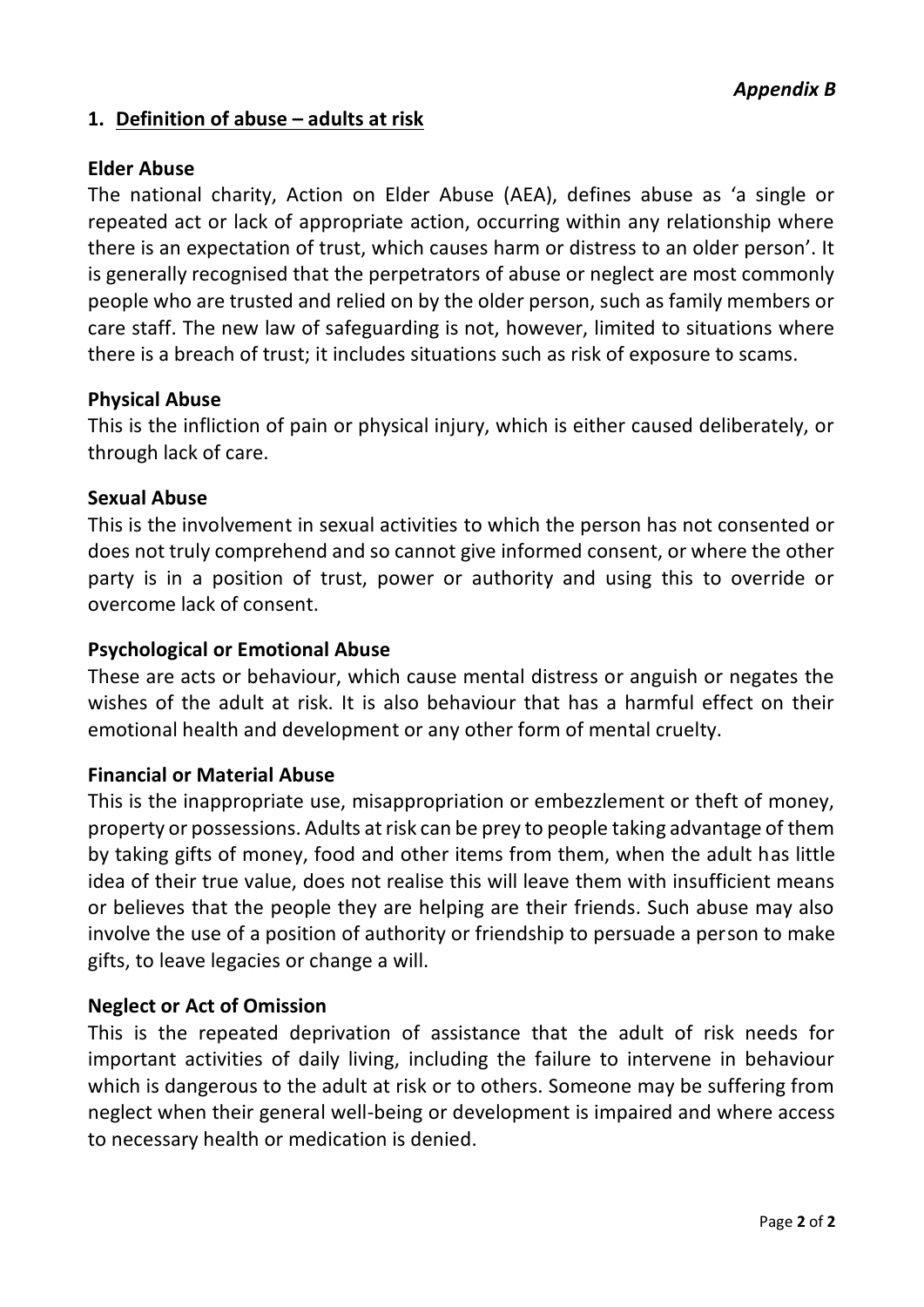#### **Discriminatory Abuse**

This is the inappropriate treatment of an adult at risk because of their age, gender, race, religion, cultural background, sexuality, disability etc. Discriminatory abuse exists when values, beliefs or culture result in a misuse of power that denies opportunity to some groups or individuals. Discriminatory abuse links to all other forms of abuse.

#### **Institutional Abuse**

This is the mistreatment or abuse of an adult at risk by a regime or individuals within an institution (e.g. hospital or care home) or in the community, for example, care provided in a person's home. It can be through repeated acts of poor or inadequate care and neglect or poor professional practice and is more about the needs of the organisation rather than the needs of the person. Often, institutional abuse involves poor policy and procedures and a failure to implement them appropriately and in a manner which promotes safety and wellbeing.

#### **Hate Crime**

This is an act of violence or hostility directed at people because of who they are or someone thinks they are. For example, a person is disabled or thought to be LGBT+.

#### **2. Signs of possible abuse in adults at risk**

#### **Physical**

- A history of unexplained falls, fractures, bruises, burns, minor injuries;
- Signs of under or over use of medication and/or medical problems unattended.

#### **Sexual**

- Pregnancy in a woman who is unable to consent to sexual intercourse;
- Unexplained change in behaviour or sexually implicit/explicit behaviour;
- Torn, stained or bloody underwear and/or unusual difficult in walking or sitting;
- Infections or sexually transmitted diseases;
- Full or partial disclosure or hints of sexual abuse;
- Self-harming.

#### **Psychological**

- Alteration in psychological state e.g. withdrawn, agitated, anxious, tearful;
- Intimidated or subdued in the presence of the carer;
- Fearful, flinching or frightened of making choices or expressing wishes;
- **■** Unexplained paranoia.

#### **Financial or Material**

- Disparity between assets and living conditions;
- Unexplained withdrawals from accounts or disappearance of financial documents;
- Sudden inability to pay bills;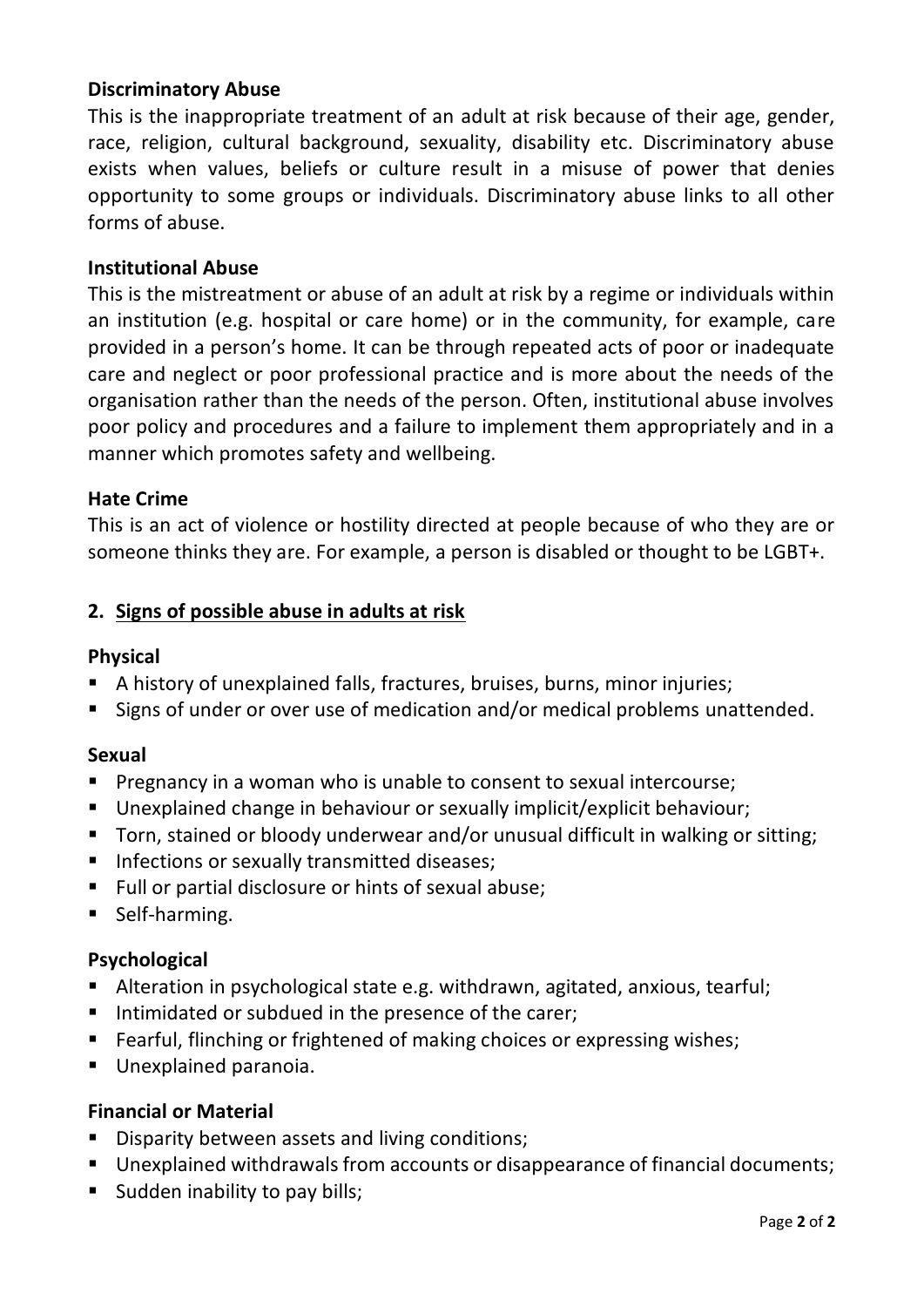- Carers or professionals fail to account for expenses incurred on a person's behalf;
- Recent changes of deeds or title to property.

# **Neglect or Omission**

- Malnutrition, weight loss and /or persistent hunger;
- Poor physical condition, poor hygiene, varicose ulcers, pressure sores;
- Being left in wet clothing or bedding and/or clothing in a poor condition;
- Failure to access appropriate health, educational services or social care;
- No callers or visitors.

# **Discriminatory**

- Inappropriate remarks, comments or lack of respect;
- Poor quality or avoidance of care.

# **Institutional**

- Lack of flexibility or choice over meals, bed times, visitors, phone calls etc.;
- Inadequate medical care and misuse of medication;
- Inappropriate use of restraint;
- Sensory deprivation e.g. denial of use of spectacles or hearing aids:
- Missing documents and/or absence of individual care plans;
- Public discussion of private matter;
- Lack of opportunity for social, educational or recreational activity.

# **Other indications that abuse may be occurring:**

- The person may not be allowed to speak for themselves, or see others, without the caregiver (suspected abuser) being present;
- Attitudes of indifference or anger towards the adult at risk;
- Family member or caregiver blames the adult at risk (e.g. accusation that incontinence is a deliberate act);
- Aggressive behaviour (threats, insults, harassment) by the caregiver towards the person they are caring for;
- Previous history of abuse of others on the part of the caregiver;
- Inappropriate display of affection by the caregiver;
- Flirtations, coyness, etc., possible indicators of an inappropriate sexual relationship;
- Social isolation of the family or restriction of activity for the person they are caring for by the caregiver;
- Conflicting accounts of incidents by the family, supporters or the adult at risk;
- Inappropriate or unwarranted defensiveness by the caregiver;
- Indications of unusual confinement (closed off in a room, tied to furniture, change in routine or activity);
- Obvious absence of assistance or attendance.
- Appearance, unshaven, clothes not washed, unkempt.